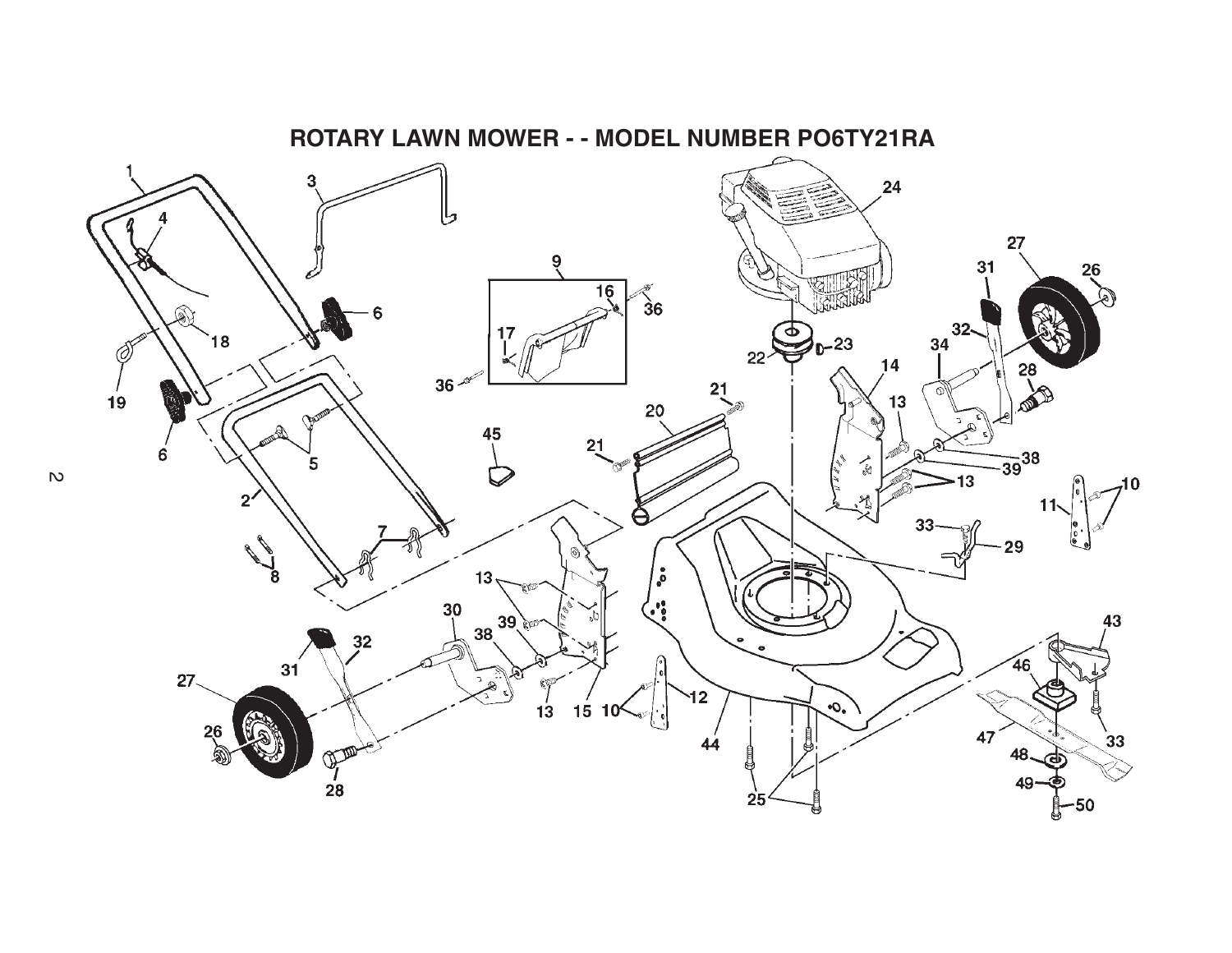## **ROTARY LAWN MOWER - - MODEL NUMBER PO6TY21RA**

| <b>KEY</b><br>NO. | <b>PART</b><br>NO. | <b>DESCRIPTION</b>                             | <b>KEY</b><br>NO. | <b>PART</b><br>NO.                                          | <b>DESCRIPTION</b>                            |  |  |  |
|-------------------|--------------------|------------------------------------------------|-------------------|-------------------------------------------------------------|-----------------------------------------------|--|--|--|
|                   | 183496X479         | <b>Upper Handle</b>                            | 26                | 83923                                                       | Hex Flange Nut                                |  |  |  |
| 2                 | 151721X479         | Lower Handle                                   | 27                | 149838                                                      | Wheel                                         |  |  |  |
| 3                 | 146771             | <b>Control Bar</b>                             | 28                | 189312                                                      | Shoulder Bolt 5/16-18 x .33                   |  |  |  |
| 4                 | 175148             | Engine Zone Control Cable                      | 29                | 188839X004                                                  | Mounting Bracket, Debris Shield               |  |  |  |
| 5                 | 131959             | <b>Handle Bolt</b>                             | 30                | 186575X004                                                  | Axle Arm Assembly, RR                         |  |  |  |
| 6                 | 136376             | Handle Knob                                    | 31                | 87877                                                       | Selector Knob                                 |  |  |  |
|                   | 51793              | <b>Hairpin Cotter</b>                          | 32                | 175060X004                                                  | Selector Spring                               |  |  |  |
| 8                 | 66426              | Wire Tie                                       | 33                | 188040                                                      | <b>Screw</b>                                  |  |  |  |
| 9                 | 180479             | Rear Door Kit (Includes Key #16 and 17)        | 34                | 186576X004                                                  | Axle Arm Assembly, LR                         |  |  |  |
| 10                | 128415             | Pop Rivet                                      | 36                | 184193                                                      | Bolt                                          |  |  |  |
| 11                | 175069X479         | Support Bracket, LH                            | 38                | 176185                                                      | Washer, Step                                  |  |  |  |
| 12                | 175070X479         | Support Bracket, RH                            | 39                | 176235                                                      | Pushnut                                       |  |  |  |
| 13                | 17060410           | Screw 14-20 x 5/8                              | 43                | 188784                                                      | Debris Shield                                 |  |  |  |
| 14                | 175082X479         | Handle Bracket Assembly, LH                    | 44                | 190541                                                      | Kit, Lawn Mower Housing                       |  |  |  |
| 15                | 175081X479         | Handle Bracket Assembly, RH                    |                   |                                                             | (Includes Key Numbers 10, 11, 12 and 45)      |  |  |  |
| 16                | 180071             | Spring, LH                                     | 45                | 107339X                                                     | Danger Decal                                  |  |  |  |
| 17                | 180072             | Spring, RH                                     | 46                | 184590                                                      | <b>Blade Adapter</b>                          |  |  |  |
| 18                | 132004             | Keps Locknut 1/4-20                            | 47                | 189028                                                      | Blade 21"                                     |  |  |  |
| 19                | 179585             | Rope Guide                                     | 48                | 851074                                                      | <b>Hardened Washer</b>                        |  |  |  |
| 20                | 189005             | <b>Rear Skirt</b>                              | 49                | 850263                                                      | Helical Washer 3/8-24 x 1-3/8 Grade 8         |  |  |  |
| 21                | 88652              | Hinge Screw 1/4-20 x 1-1/4                     | 50                | 851084                                                      | Hex Head Machine Screw 3/8-24 x 1-3/8 Grade 8 |  |  |  |
| 22                | 184941             | Engine Pulley                                  | $ -$              | 162300                                                      | Warning Decal (not shown)                     |  |  |  |
| 23                | 187723             | Hi-Pro Kev                                     | $ -$              | 172787                                                      | Operator's Manual, English                    |  |  |  |
| 24                |                    | Engine, Tecumseh, Model Number LV195           | - -               | 172788                                                      | Operator's Manual, French                     |  |  |  |
|                   |                    |                                                | $ -$              | 190494                                                      | Repair Parts Manual, English / French         |  |  |  |
| 25                | 150406             | Screw, Hex Head, Thread Rolling 3/8-16 x 1-1/8 |                   | <b>NOTE:</b> All component dimensions given in U.S. inches. |                                               |  |  |  |

 $\omega$ 

**NOTE:** All component dimensions given in U.S. inches. 1 inch = 25.4 mm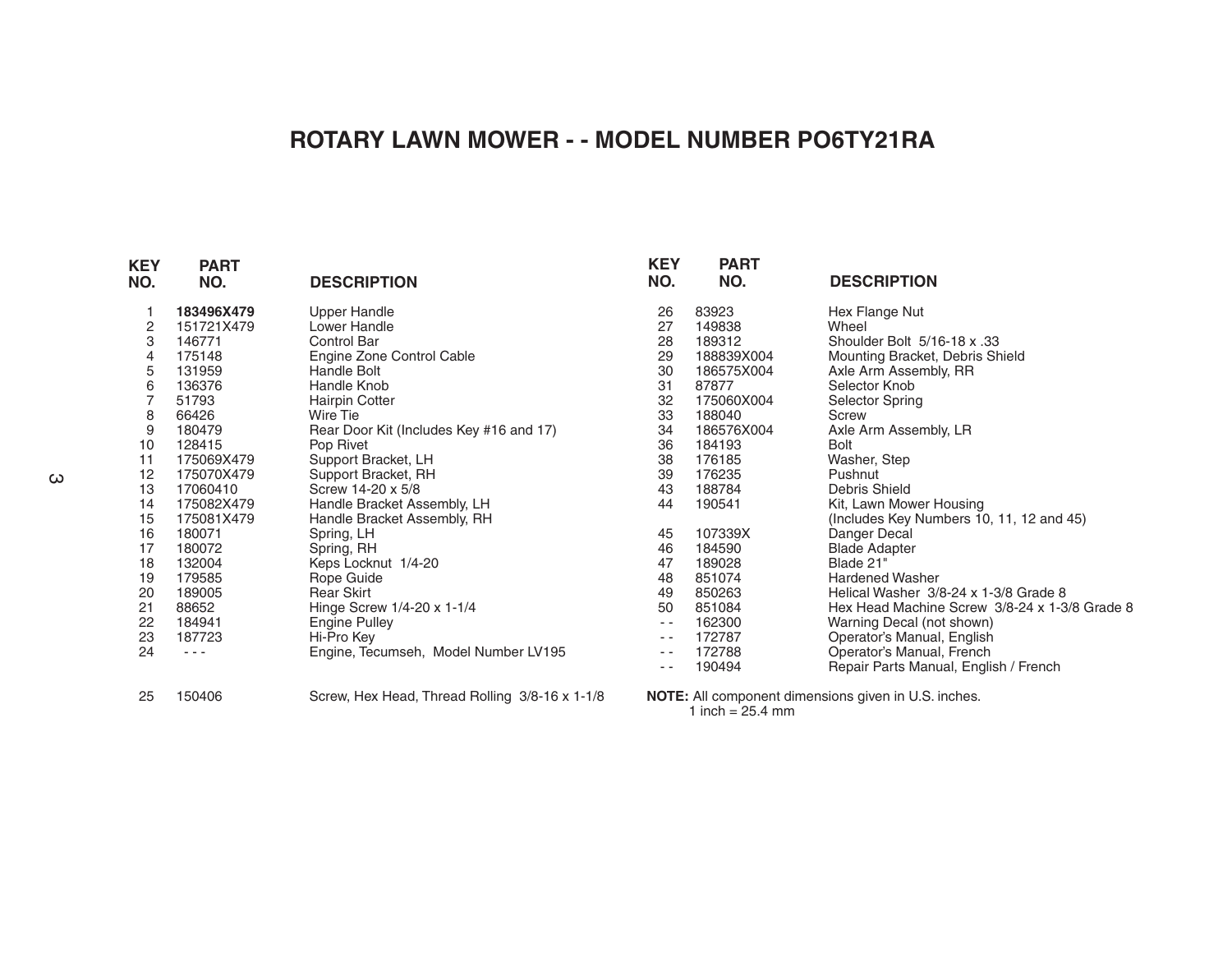